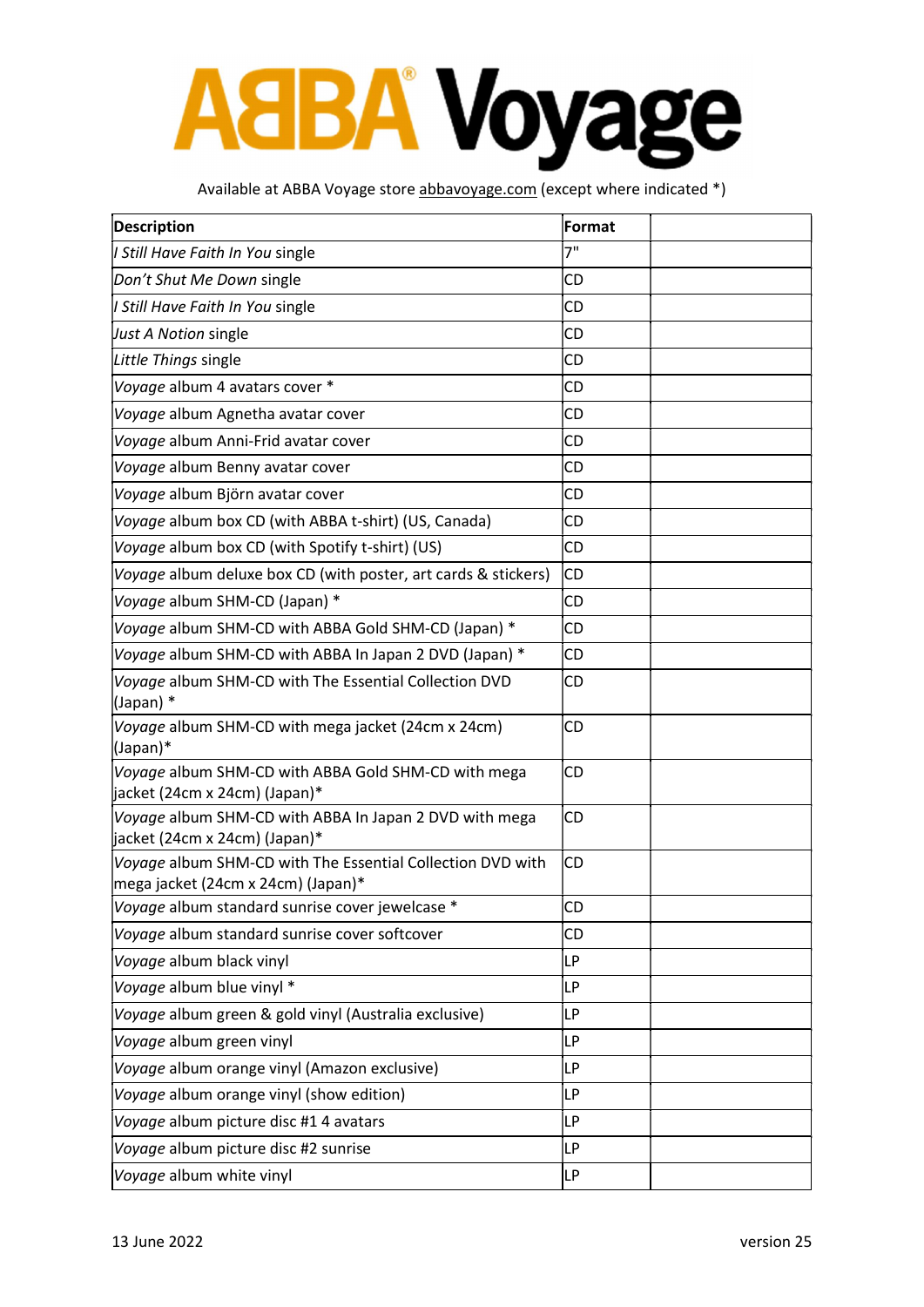# AaBA Voyage

| Voyage album yellow vinyl, 4 avatars cover * | LP                 |  |
|----------------------------------------------|--------------------|--|
| Voyage album 4 avatars cover                 | lMC                |  |
| Voyage album Agnetha avatar cover            | IMC                |  |
| Voyage album Anni-Frid avatar cover          | lMC                |  |
| Voyage album Benny avatar cover              | lMC                |  |
| Voyage album Björn avatar cover              | IMC                |  |
| Voyage album standard sunrise cover          | lMC                |  |
| ABBA Voyage 4 eclipses long sleeve t-shirt   | Clothing           |  |
| ABBA Voyage single eclipse t-shirt           | Clothing           |  |
| White ABBA logo t-shirt                      | Clothing           |  |
| White ABBA logo long sleeve t-shirt          | Clothing           |  |
| ABBA Voyage magnet *                         | lAccessories       |  |
| ABBA Voyage poster *                         | <b>Accessories</b> |  |
|                                              |                    |  |

| Vovage <sup>c</sup><br>Songbook | uun |  |
|---------------------------------|-----|--|